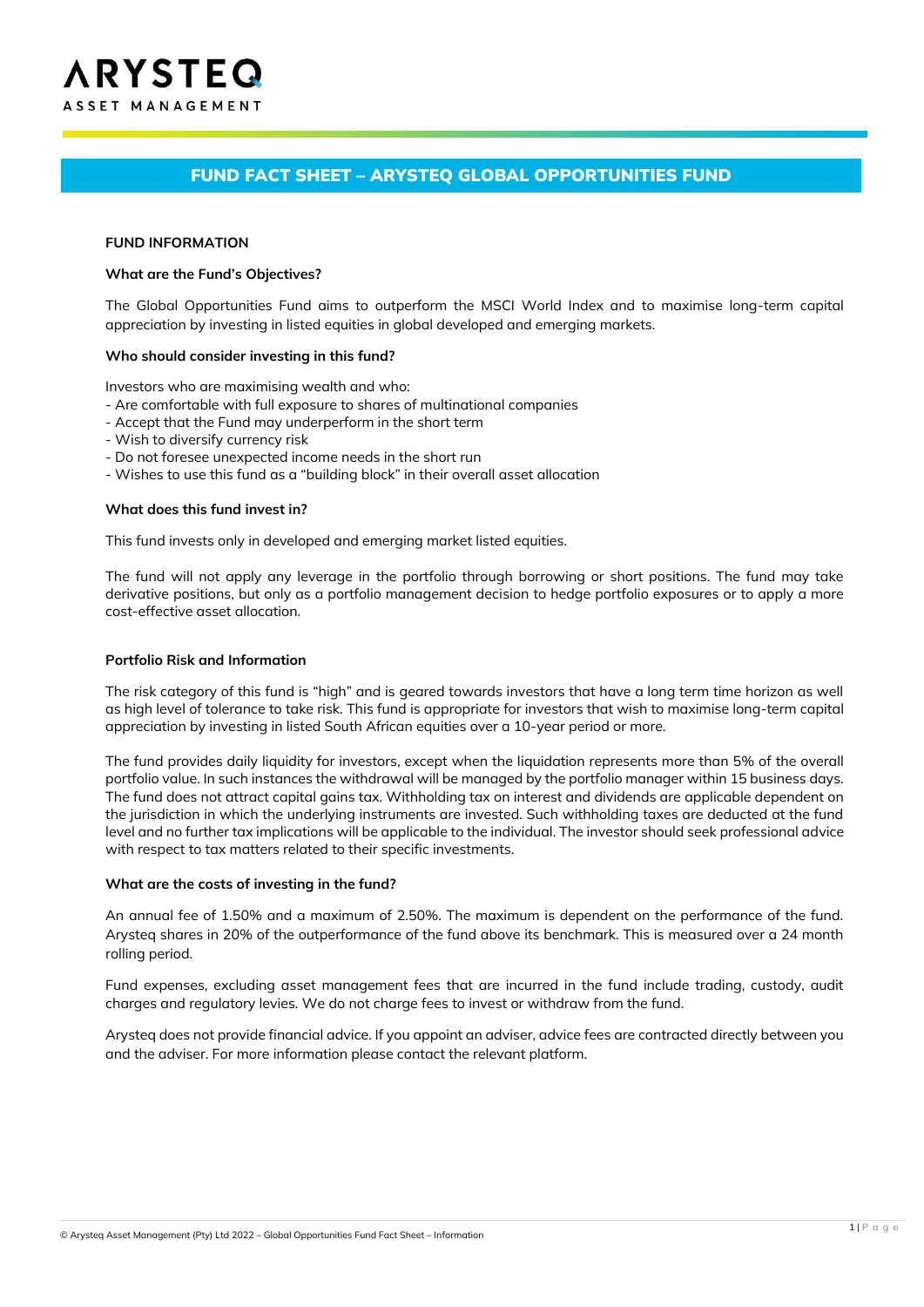

## **IMPORTANT INFORMATION**

### **Information and content**

The information in and content of this publication are provided by Arysteq as general information about the company and its products and services. Arysteq does not guarantee the suitability or potential value of any information or particular investment source. The information provided is not intended to, nor does it constitute financial, tax, legal, investment or other advice. Before making any decision or taking any action regarding your finances, you should consult a qualified financial adviser. Nothing contained in this publication constitutes a solicitation, recommendation, endorsement or offer by Arysteq.

Arysteq has taken and will continue to take care that all information provided, in so far as this is under its control, is true and correct. However, Arysteq shall not be responsible for and therefore disclaims any liability for any loss, liability, damage (whether direct or consequential) or expense of any nature whatsoever which may be suffered as a result of or which may be attributable, directly or indirectly, to the use of or reliance on any information provided.

## **Management Company**

Arysteq Asset Management (Pty) Ltd ("Arysteq") is registered with NAMFISA and the investment management license number is 25/12/86. Arysteq is a wholly owned subsidiary of Lexus Securities (Pty) Ltd, a diversified financial services group that is entirely owned. Arysteq has one wholly owned subsidiary, Arysteq Unit Trust Management Ltd under which our unit trust scheme is housed. Its unit trust scheme license number is 25/9/5/26.

The custodians of the Arysteq Unit Trust Scheme is Nedbank Namibia.

### **Performance**

Collective investment schemes in securities (unit trusts or funds) are generally medium- to long-term investments. The value of units may go down as well as up and past performance is not necessarily a guide to future performance. The Management Company does not provide any guarantee regarding the capital or the performance of the Fund. Performance figures are provided by the Investment Manager and are for lump sum investments with income distributions reinvested. Actual investor performance may differ as a result of the investment date, the date of reinvestment and applicable taxes.

## **Unit Price**

Unit trust prices are calculated on a net asset value basis, which is the total market value of all assets in the Fund, including any income accruals and less any permissible deductions from the Fund, divided by the number of units in issue. Forward pricing is used and fund valuations take place at approximately 15:00 each business day. Purchase and redemption requests must be received by the Management Company by 10:00 each business day to receive that day's price.

#### **Foreign Exposure**

The fund invests only in shares of companies listed on developed market stock exchanges. There are no restrictions on how much exposure the Fund can have to different sectors, as is defined under the Global Industry Classification Standard.

## **FTSE/JSE Capped Shareholder Weighted Index (SWIX)**

The FTSE/JSE Capped SWIX All Share Index represents 99% of the full market cap value of all eligible securities listed on the Main Board of the JSE however, all constituents are weighted by an alternate free float, called the SWIX free float. The SWIX free float represents the proportion of a constituent's share capital that is held in dematerialised form and registered on the South African share register, maintained by Strate. The SWIX free float is the minimum of the percentage shares held on Strate and the company free float. Source: JSE

## **MSCI Index Series**

MSCI makes no express or implied warranties or representations and shall have no liability whatsoever with respect to any MSCI data contained herein. The MSCI data may not be further redistributed or used as a basis for other indexes or any securities or financial products. This report is not approved, endorsed, reviewed or produced by MSCI. None of the MSCI data is intended to constitute investment advice or a recommendation to make (or refrain from making) any kind of investment decision and may not be relied on as such. Source: MSCI Inc